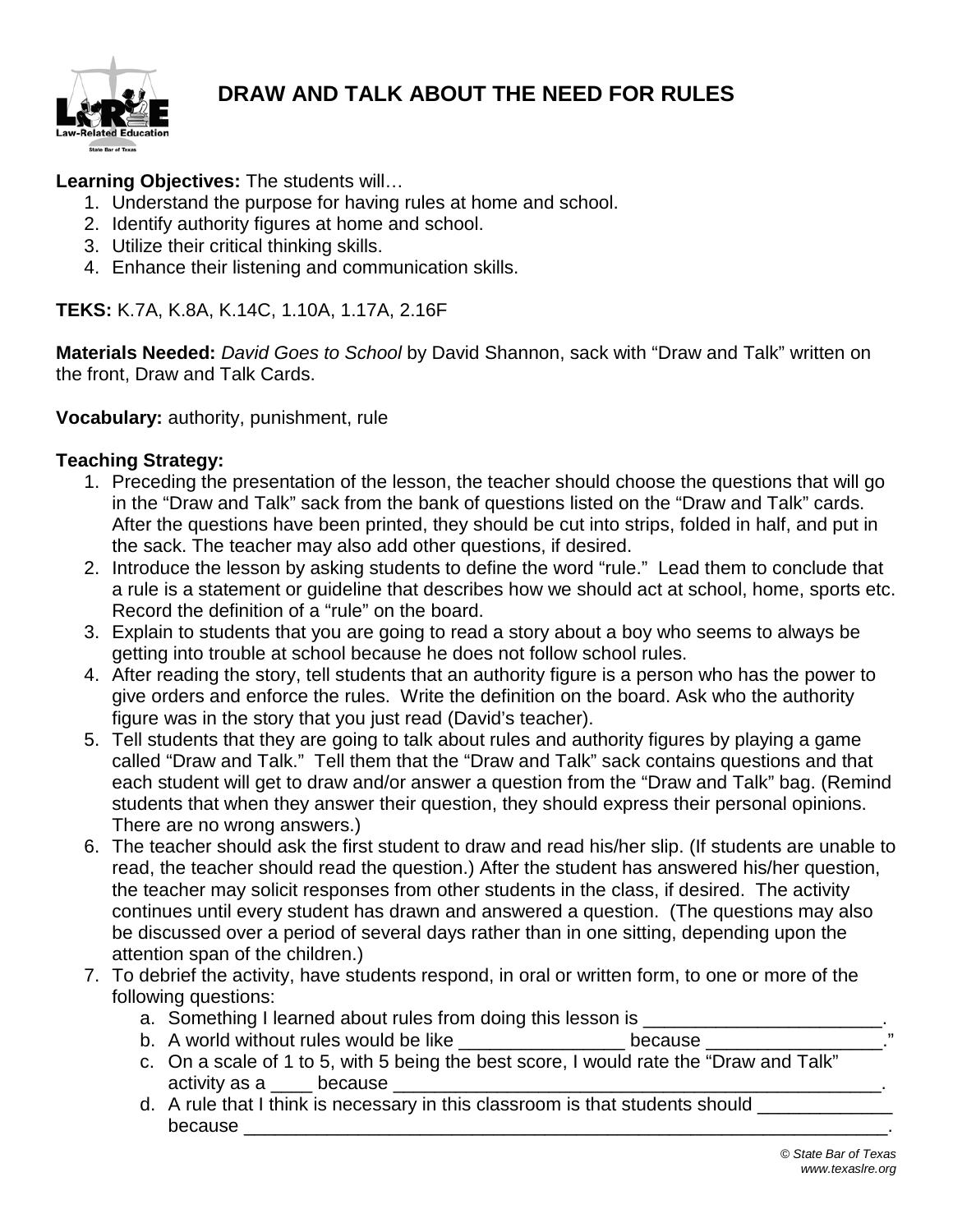#### **Extension Activity:**

Have students brainstorm a list of rules for their classroom. After eliminating duplications and/or combining rules, summarize 3-5 rules that will be followed during the year. Write the new rules on a piece of poster board and have all the students sign it. Students may also discuss possible consequences for breaking classroom rules.

#### **Extension for Gifted/Talented:** Have students write about the following.

- 1. Tell about your day with David, from the teacher's point of view.
- 2. When David wrote on his desk with crayon, the teacher made him stay after school and clean all of the desk tops. Defend why you think this was a fair punishment, from the teacher's point of view.
- 3. Explain why the teacher felt she should give David a star after he completed his punishment. Why wasn't telling David he did "a good job" enough of a reward?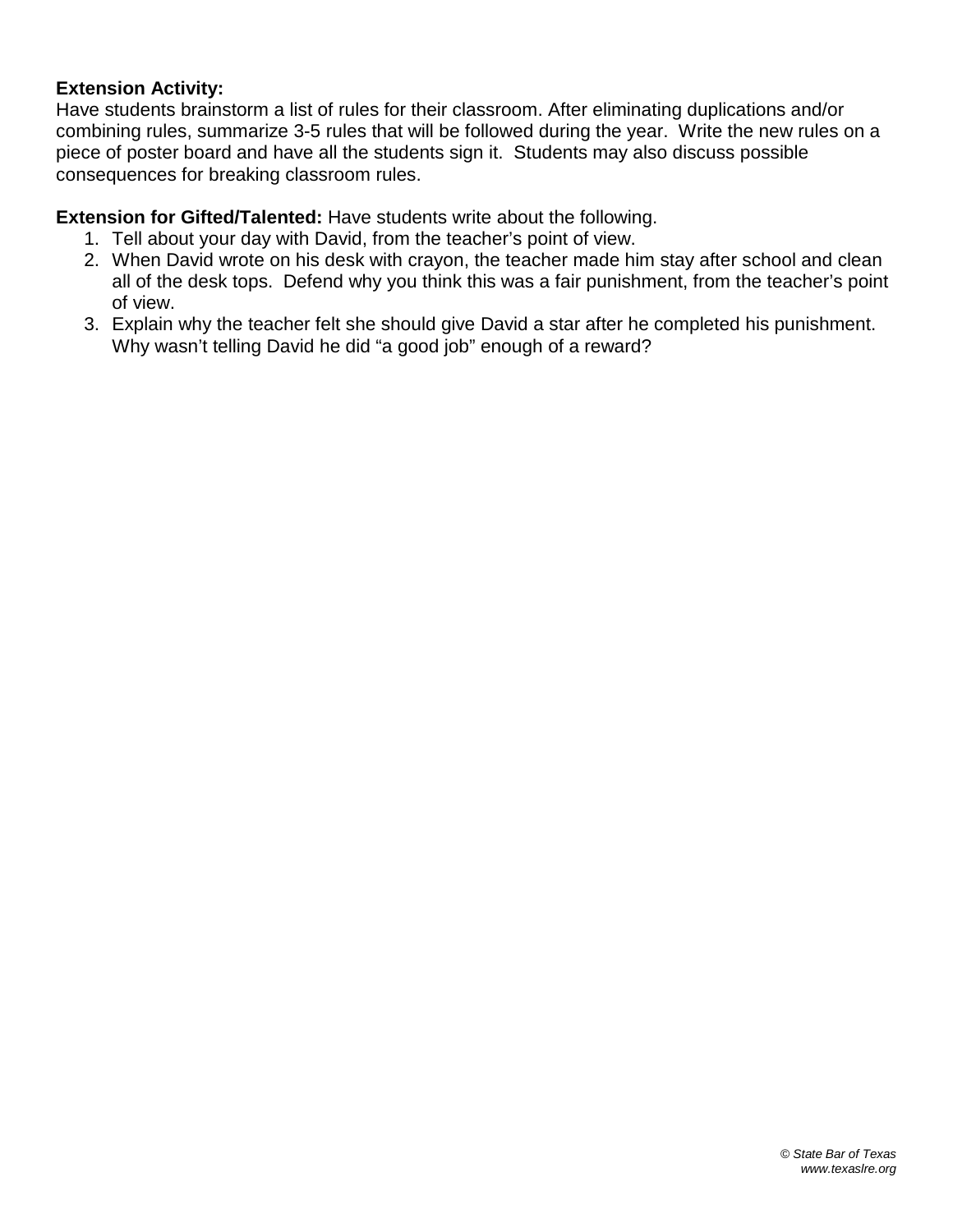## **DRAW AND TALK CARDS**

Do we need rules in this classroom and at our school? Why or why not?

Describe what you think our classroom would be like if there were no rules.

Describe what you think our classroom would be like if there were no rules.

How many warnings should someone be given before he/ she receives punishment for breaking a rule? Why?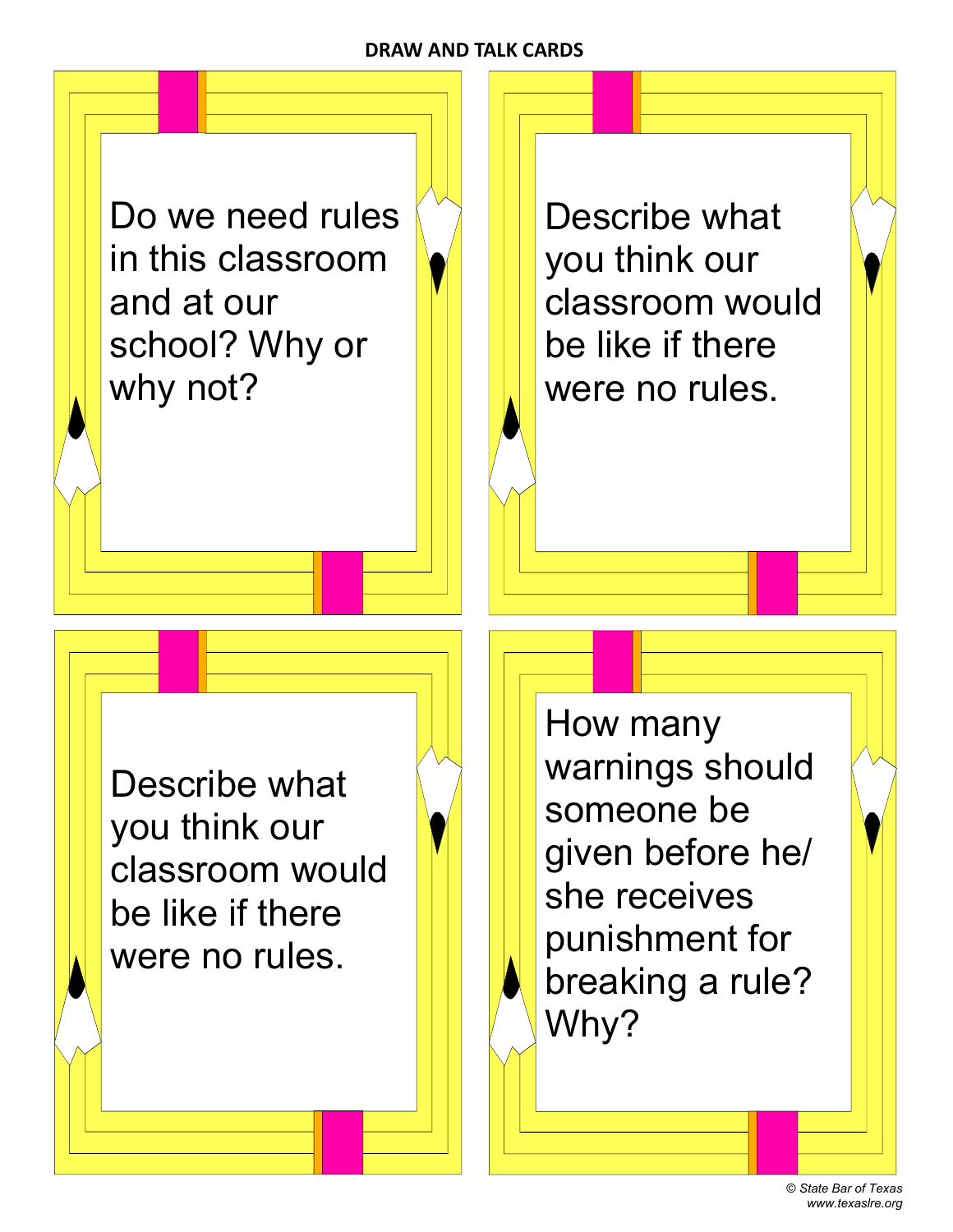

If you had been in the cafeteria line getting your tray and David had gotten ahead of you in line, how would you have felt? Why?

Name some authority figures at school that you should obey? Why should you obey them?

How can rules help us? Explain your answer.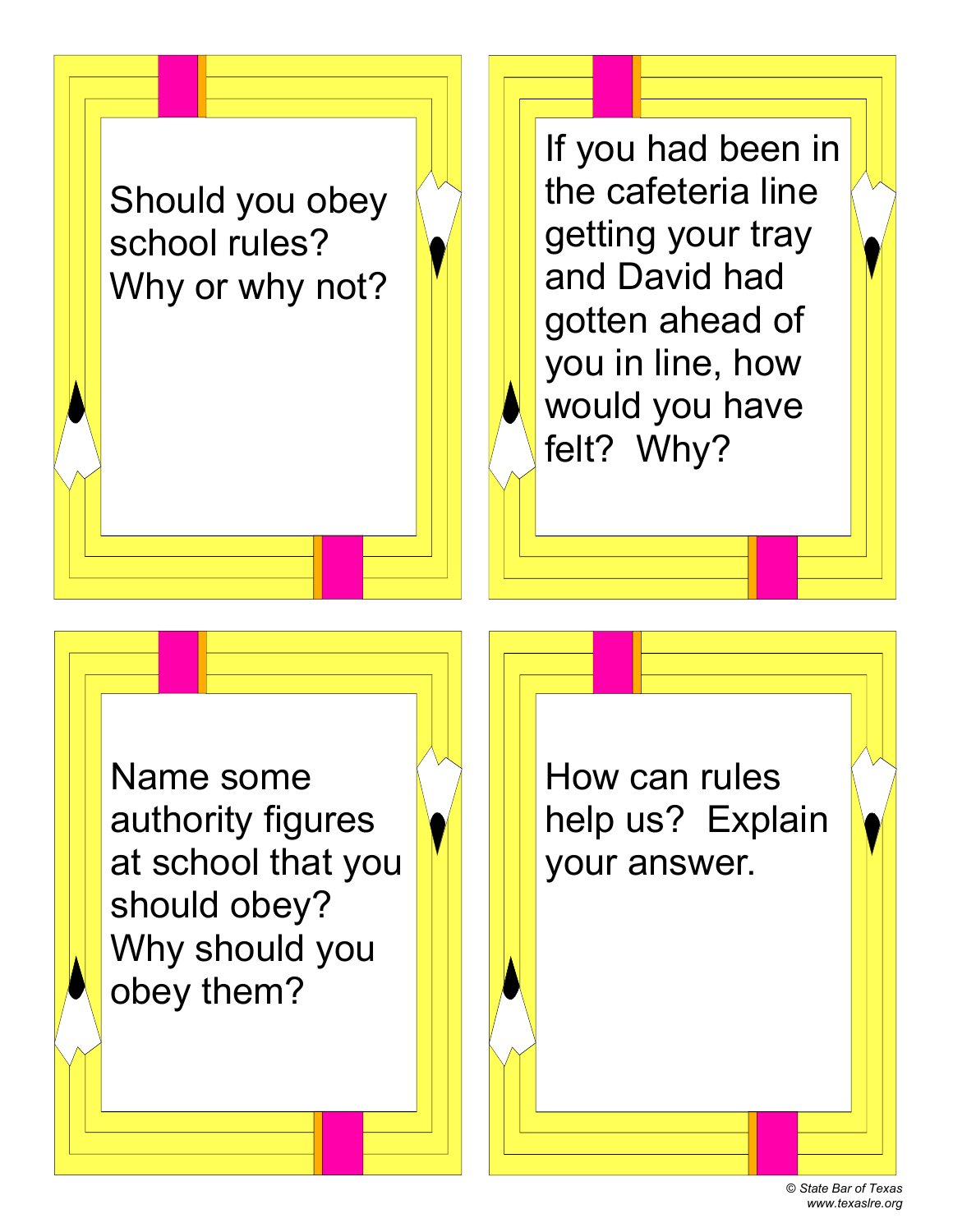What should you do when you see someone break a rule? Why?

Why do you think David's teacher told him that he could not chew gum in class?

Why do you think David's teacher told him to raise his hand if he wanted to talk?

Why do you think David's teacher told him to keep his hands to himself?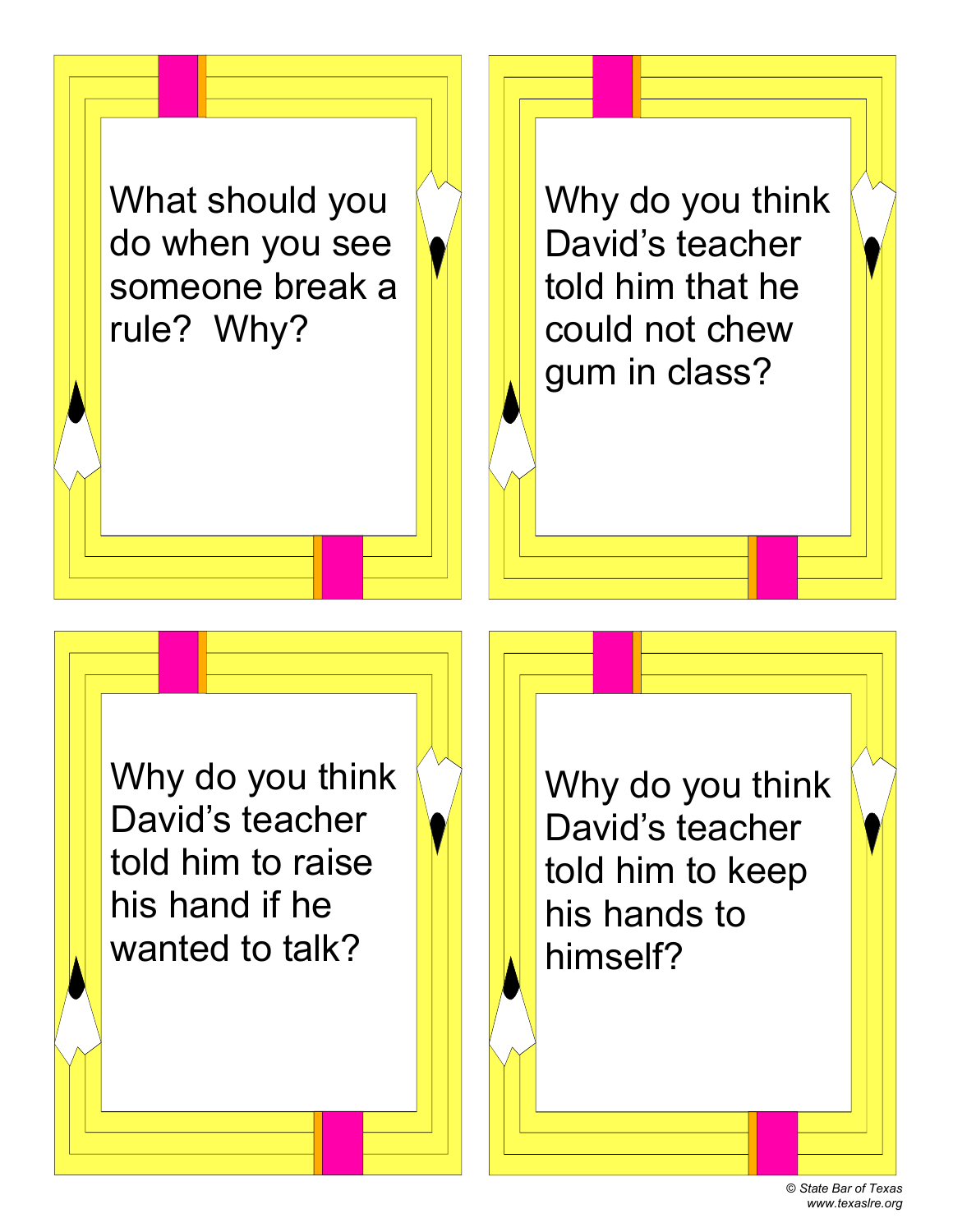Why do you think David's teacher told him to wait his turn in the cafeteria?

Why do you think David's teacher told him that he wasn't supposed to write on his desk?

Why do you think David's teacher told him that he should not run in the halls?

Why do you think David's teacher told him that he should not yell?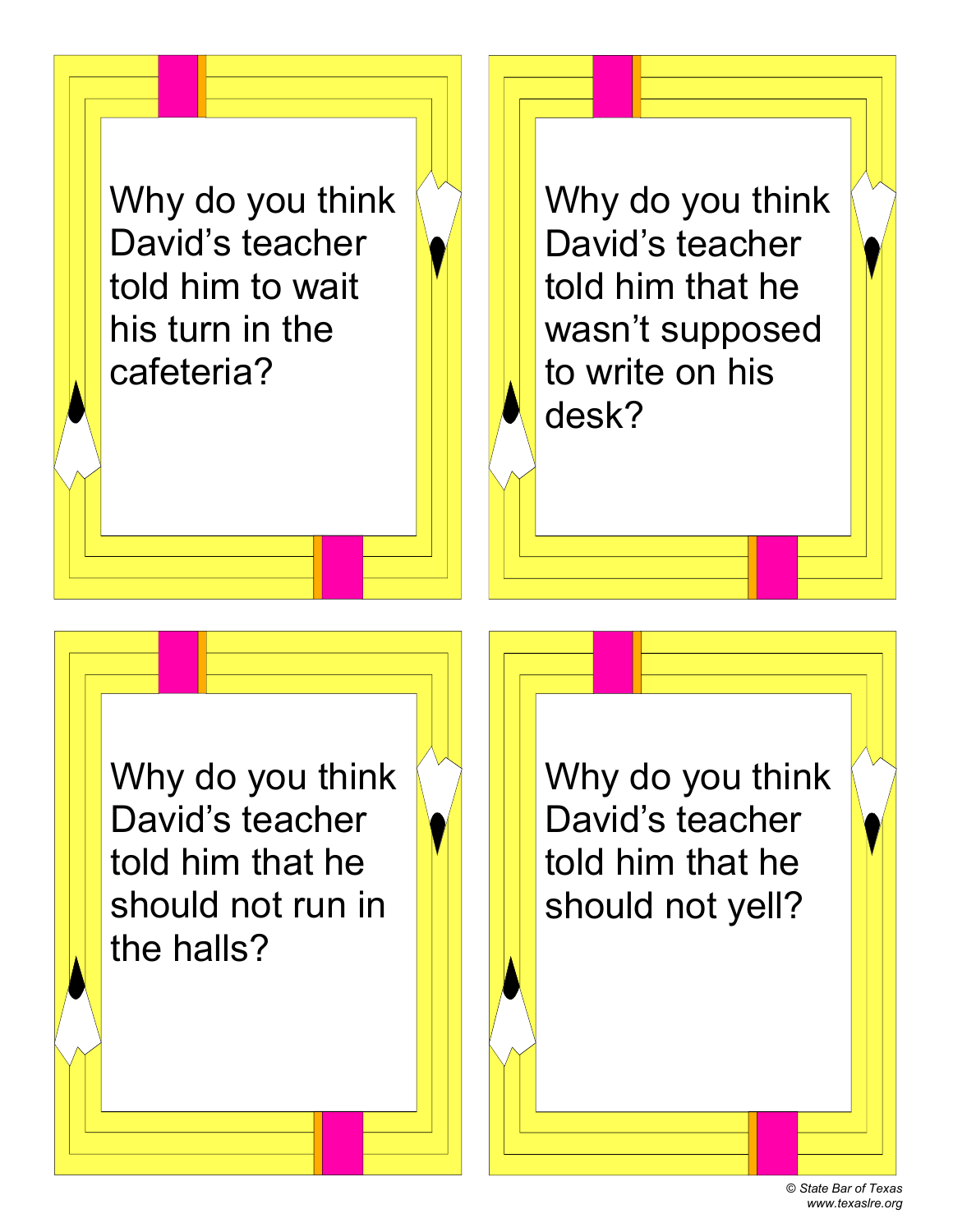Why do you think David's teacher told him that he should not push other children?

**Whose** responsibility is it to obey rules? Why?

What should be done if a student refuses to follow the rules at school? Why?

Is there ever a time that it is alright to not follow the rules? Explain your answer.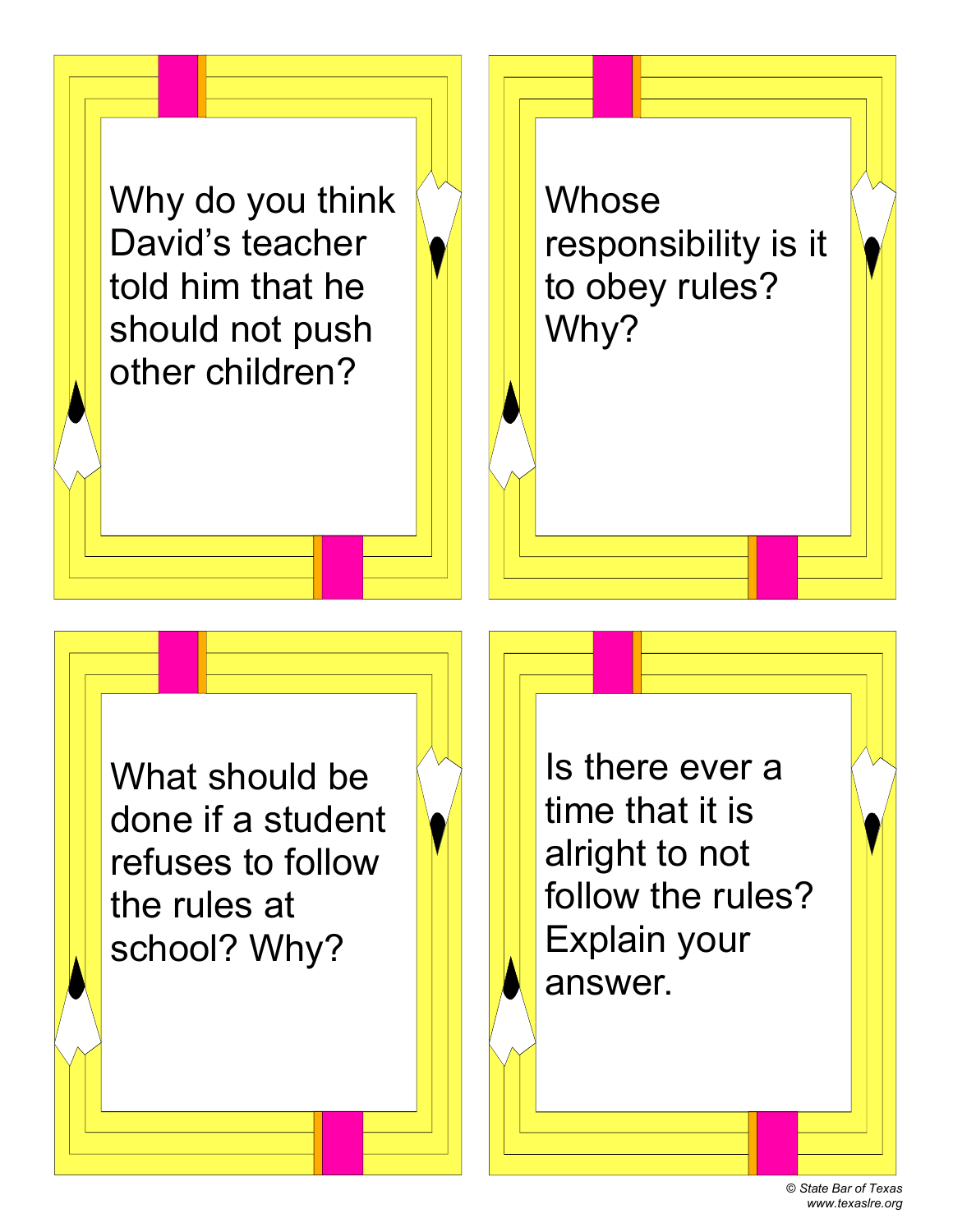Should breaking a rule always result in punishment? Why or why not?

If you were the teacher and could create a classroom rule, what would it be? Why?

Who is an authority figure in your home that you should obey? Why?

What is the most difficult rule for you to follow at home? Why?